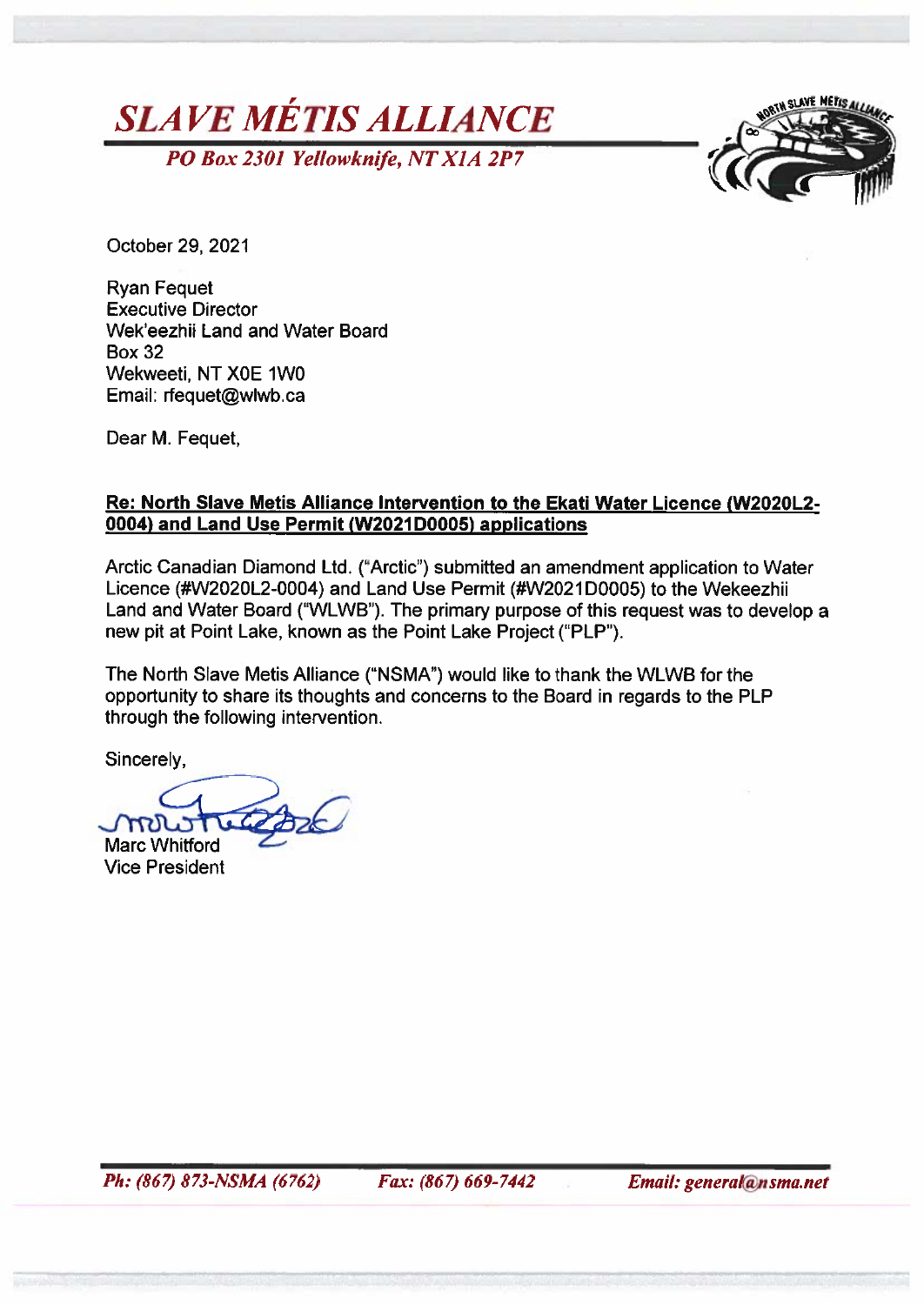North Slave Métis Alliance Technical Intervention for Ekati - Type A Water **Licence Amendment Application** (W2020L2-0004) and Type A Land Use Permit Application (W2021D0005)

Submitted to: Wek'èezhìi Land and Water Board PO Box 32 Wekweeti, NT X0E 1W0

October 29, 2021

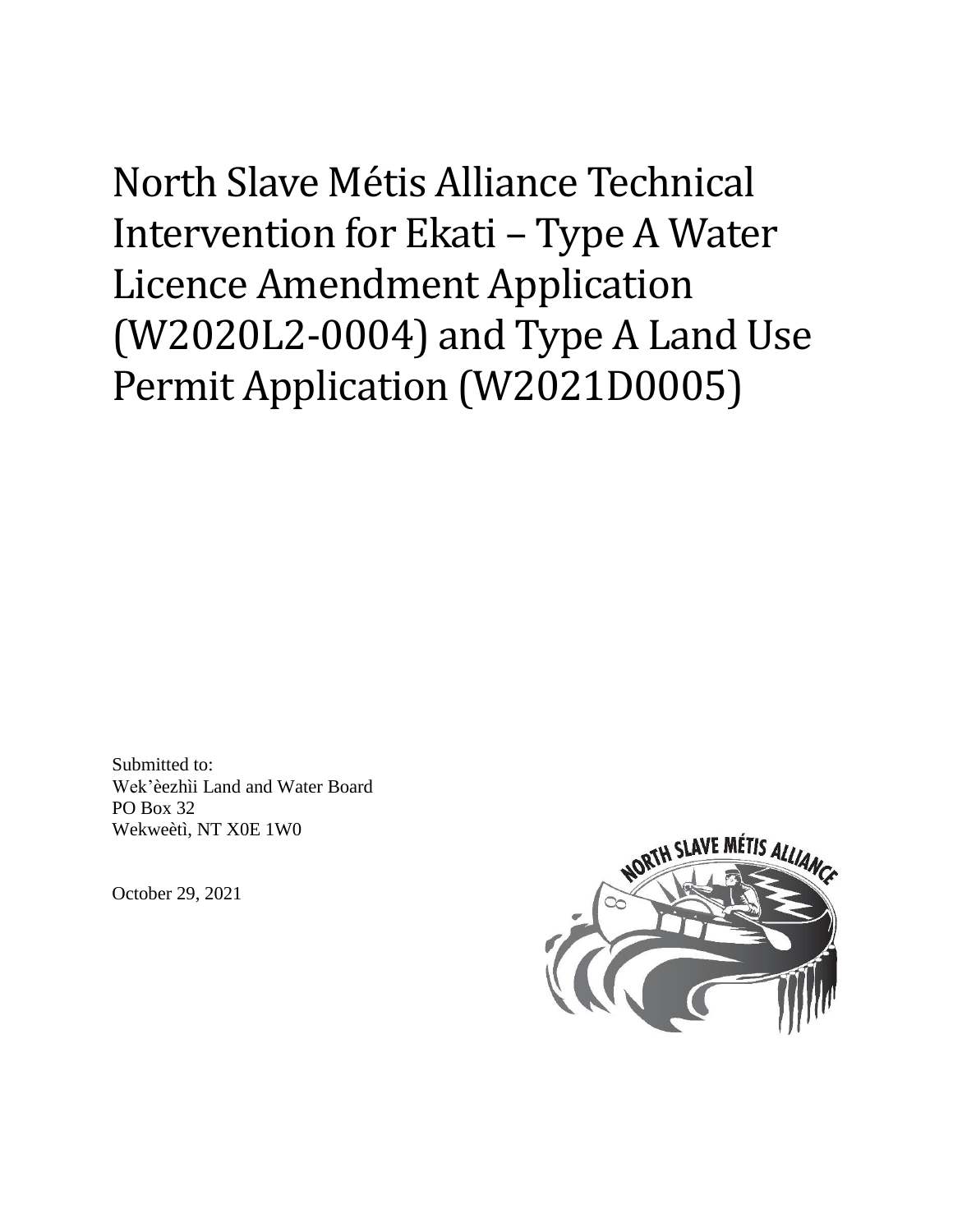# **Contents**

| <b>Issue 1: Protecting caribou – mitigate impacts of Ekati operations on caribou movement</b> 3 |  |
|-------------------------------------------------------------------------------------------------|--|
| Issue 2: Monitoring seepage – adaptive management for monitoring and collection of              |  |
|                                                                                                 |  |
|                                                                                                 |  |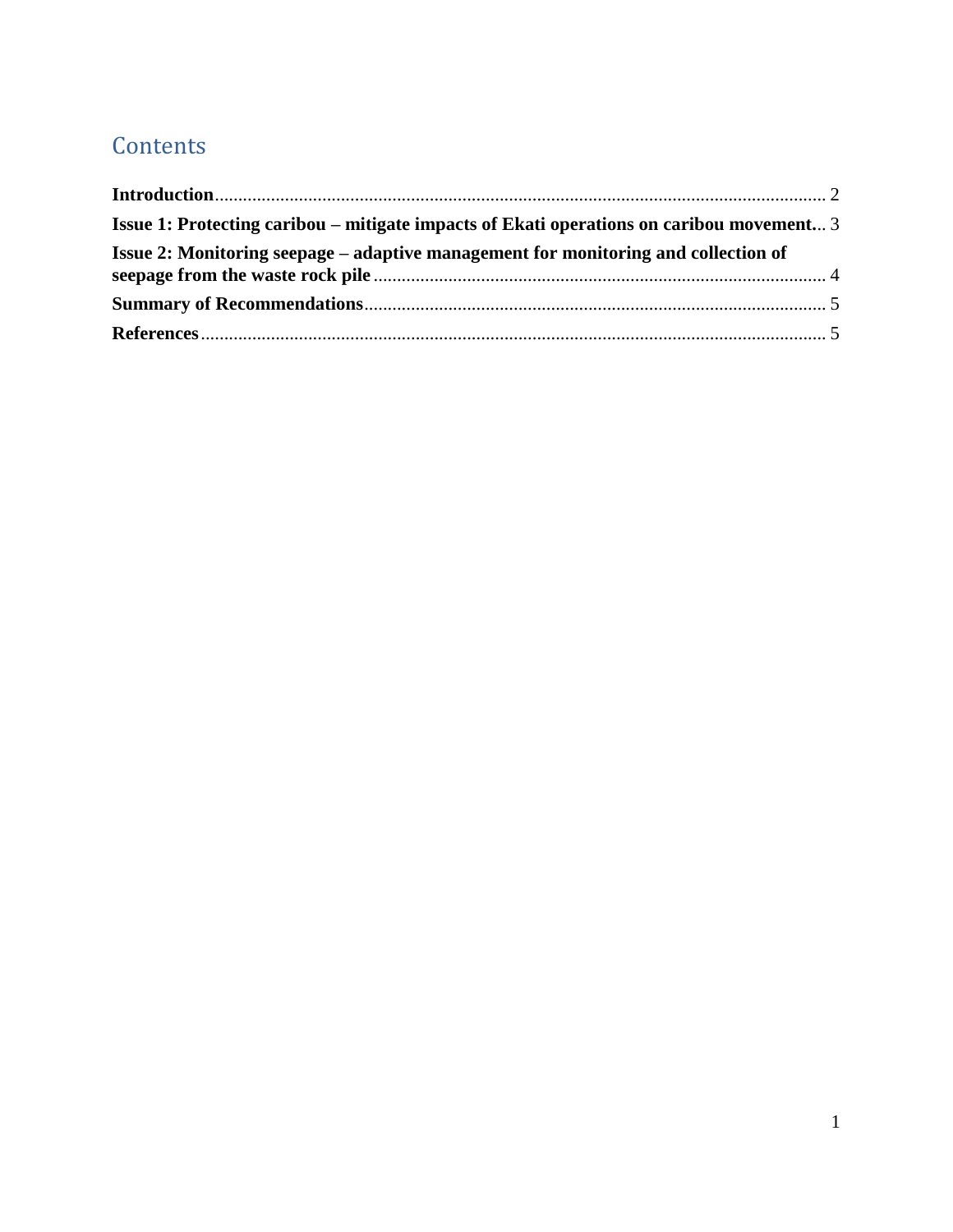## <span id="page-3-0"></span>**Introduction**

The North Slave Métis Alliance ("NSMA") represents s.35 Aboriginal-right bearing Indigenous Métis people of the Great Slave Lake area. NSMA is the only Indigenous group in the Northwest Territories that has received judicial recognition of its members' common law Aboriginal rights as Métis. NSMA's very *raison d'être* is to advocate for the rights of the Métis of the Great Slave Lake area. NSMA members are a distinct constituency of the contemporary Métis collective of the Great Slave Lake area, a constituency which aspires to exercise and protect its Métis practices and customs on traditional Métis lands to the north of Great Slave Lake. The historical record is clear that the community of Métis of the Great Slave Lake area hunted and trapped over a wide-ranging area in the NWT. NSMA members continue to exercise their collectively held, unextinguished Aboriginal rights as Métis people to the north and the south, east and west of Great Slave Lake, including in the area around Ekati Diamond Mine.

NSMA is a regular participant of working groups, workshops, engagement, and discussions lead by Arctic Canadian Diamond Ltd ("Arctic"). Members and staff contribute traditional, local, and technical expertise and knowledge to Arctic to better the overall Ekati project. NSMA is also a member of the Independent Environmental Monitoring Agency ("IEMA), where we are responsible for appointing a Director. We look to IEMA for further expertise and guidance on the Ekati project, notably on technical reviews of project management.

Most recently, NSMA has continued its active engagement with Arctic through various regulatory processes regarding the Point Lake Project ("PLP"). This includes:

- Point Lake Project Virtual Public Meeting (April 26, 2021);
- Preliminary Water Licence and Land Use Permit application reviews through the Online Review System (July 2021);
- Point Lake Technical Session (September 7-9, 2021); and,
- Ekati Mine Point Lake Traditional Knowledge Workshop (October 7, 2021).

NSMA is pleased to submit our comments through this intervention to the Wek'èezhìi Land and Water Board for the Point Lake Project licence application.

In general, the NSMA is supportive of the proposed Point Lake Project and would like to see the project proceed, provided that environmental concerns are adequately addressed. NSMA recognizes the necessity of the PLP for continuation of the life of mine for the near future. This review involved the delicate balance of reflecting both our expectations for environmental protection and the need for socio economic opportunities in mineral development.

This Intervention reflects our remaining concerns with the proposed project, and includes the following main components:

- 1. Protecting caribou mitigate impacts of Ekati operations on caribou movement.
- 2. Monitoring seepage adaptive management for monitoring and collection of seepage from the waste rock pile.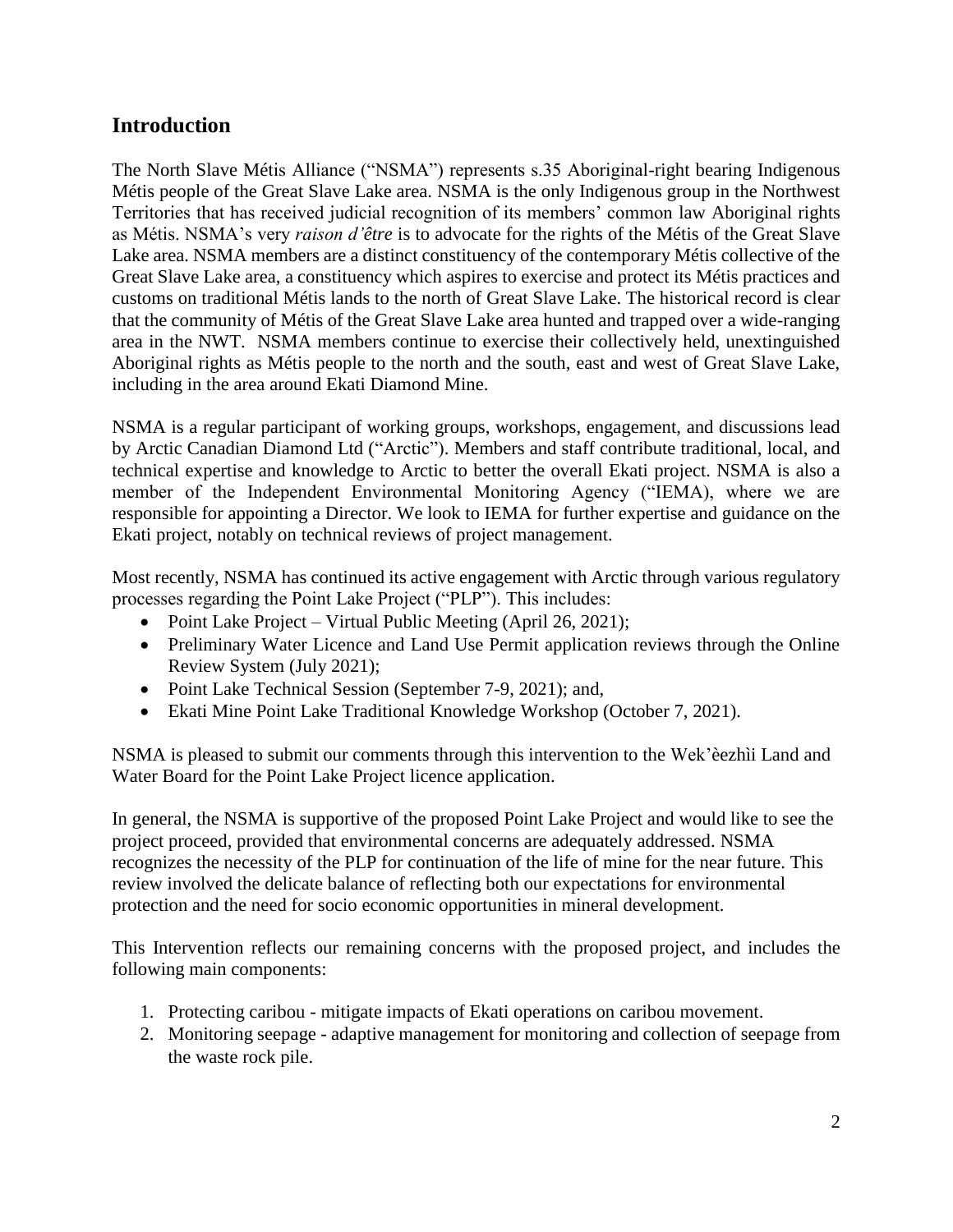# <span id="page-4-0"></span>**Issue 1: Protecting caribou – mitigate impacts of Ekati operations on caribou movement.**

#### Overview:

The Independent Environmental Monitoring Agency (IEMA) commissioned a report examining the influence of Ekati mine operations on collared tundra caribou movement (Poole et al. 2001). This report found that the Ekati mine is likely having significant effects on caribou movement despite mitigation measures (such as caribou crossings) which are currently in place at the mine as part of the Ekati Wildlife Effects Monitoring Program ("WEMP") and Caribou Road Mitigation Plan ("CRMP"). This is of particular concern for caribou migrating north towards calving grounds. In the caribou collar data, only 25% of caribou that approached roads eventually crossed them, and 57% of caribou were delayed on encounters with the mine. This is impactful for the caribou because over half of collared animals examined showed delays of 1.5 days (average for caribou which eventually crossed roads) to 4.5 days (average for caribou which did not eventually cross roads). Despite the existence of caribou road crossing structures, these crossings are used by caribou less than expected, likely due to sensory disturbance from mine operations. Poole et al. made several recommendations (page 32) paraphrased here:

- Conduct experimental manipulations to mine traffic flow, to determine if larger gaps in mine traffic can be implemented as a mitigation to help caribou cross roads.
- Gather additional data on mine traffic flow patterns, and data on caribou movement (specifically with cameras) to analyze alongside data from collars.

#### Arctic's conclusions:

Arctic's stance is that minesite roads do not prevent caribou moving through Ekati. The CRMP lists mitigations they deem sufficient for caribou movements over roadways. Through conversations with Arctic leading up to the intervention submission, Arctic has added that all temporary water pipeline will be covered and that they plan to discuss modifying the road to Jay pit to make it easier for caribou to cross.

#### NSMA's Conclusion:

The full scope of impacts to caribou remains unclear to NSMA. The combination of road configuration (potentially creating a funnel effect around the Misery Camp or a complete barrier), increased traffic for the PLP, project impact to caribou habitat, and limited knowledge of effectiveness of the CRMP leaves us concerned for the protection of caribou.

#### Recommendations:

NSMA recommends dedicated review of effectiveness of the CRMP. Understanding linkages between caribou movement and mitigations from minesite activities will ensure adaptive management actions for protection of caribou. This review should include further discussion with elders and land users, to ensure inclusion of local and traditional knowledge.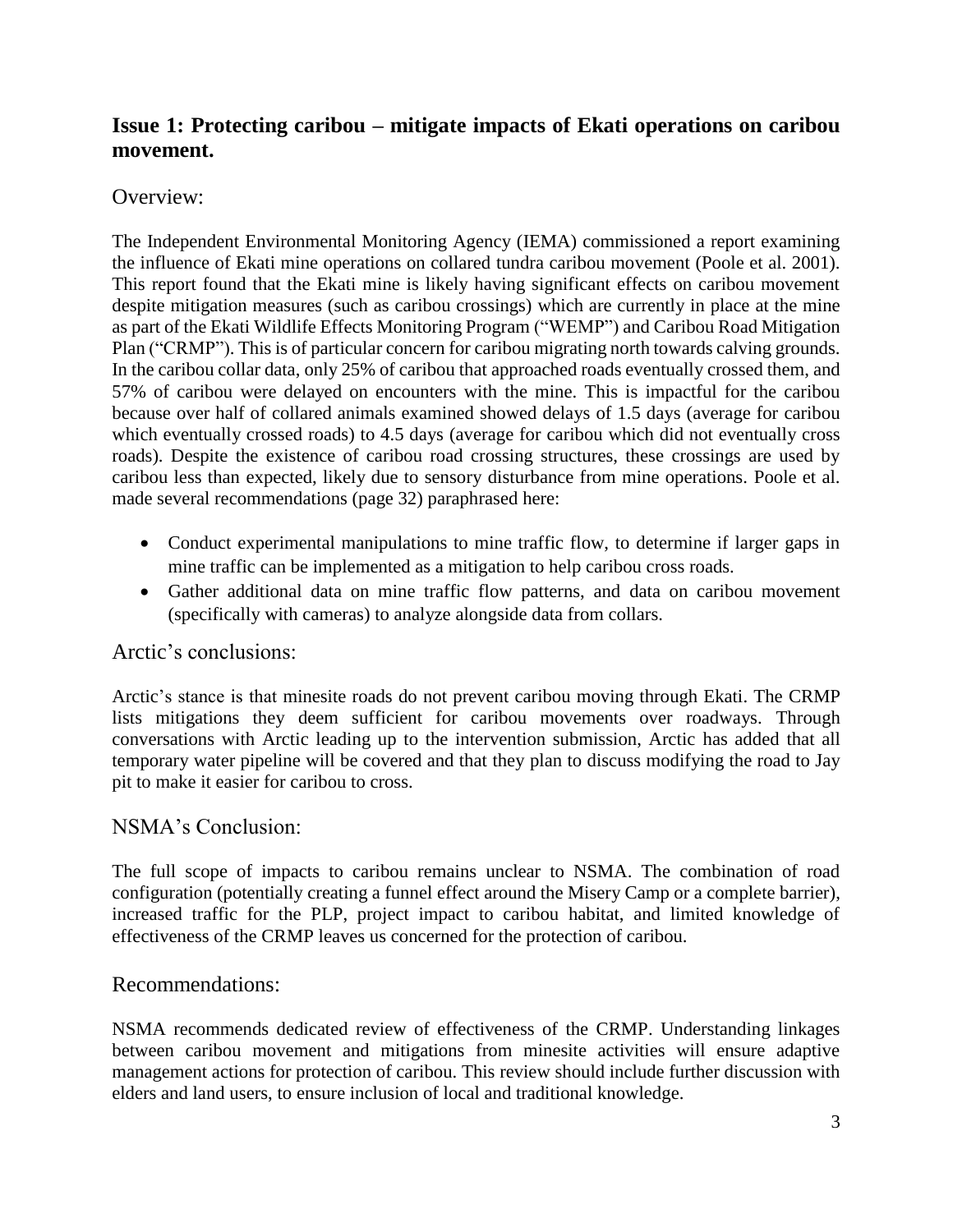# <span id="page-5-0"></span>**Issue 2: Monitoring seepage – adaptive management for monitoring and collection of seepage from the waste rock pile**

Overview:

Shake flask extraction tests indicate that the acid generating potential of waste rock for the proposed Point Lake pit (91 % of samples with NPR <2) will be higher than other pits at the Ekati mine (51 % at Misery and Pigeon). During discussions leading up to intervention submissions, Arctic described that some of the data required to assess this potential are currently incomplete, because the kinetic tests required to determine the rate at which waste rock may turn acidic are not yet complete. These data will only be available next year. Therefore, the effectiveness of proposed mitigation actions for seepage and water quality are unclear. Currently, Ekati plans to monitor surface drainage in sump pits, which capture potential surface water contamination from the waste rock storage area, along Lac Du Sauvage Road. However, this plan does not address potential contamination to groundwater.

Arctic's Conclusions:

It is our understanding that Arctic considers the current monitoring location and schedule is sufficient for detecting seepage.

NSMA's Conclusions:

The high acid generating potential of waste rock for the PLP (91% compared to the 51% of Misery and Pigeon) is concerning because acidic seepage from the waste rock pile has the potential to leach toxic metal ions. NSMA is concerned that seepage into groundwater will occur and we believe the current monitoring schedule and setup is too infrequent to detect such an event.

#### Recommendations:

In order to fully understand potential risks from the proposed PLP, NSMA requires further details about seepage impacts and monitoring schedules. We request:

- Conduct regular ground water monitoring around waste rock storage areas (at minimum, monthly) and respond to contain seepage that is not being collected by planned sump network along the road.
- Ensure continued involvement of the NSMA in the development of the plans for final closure and remediation.